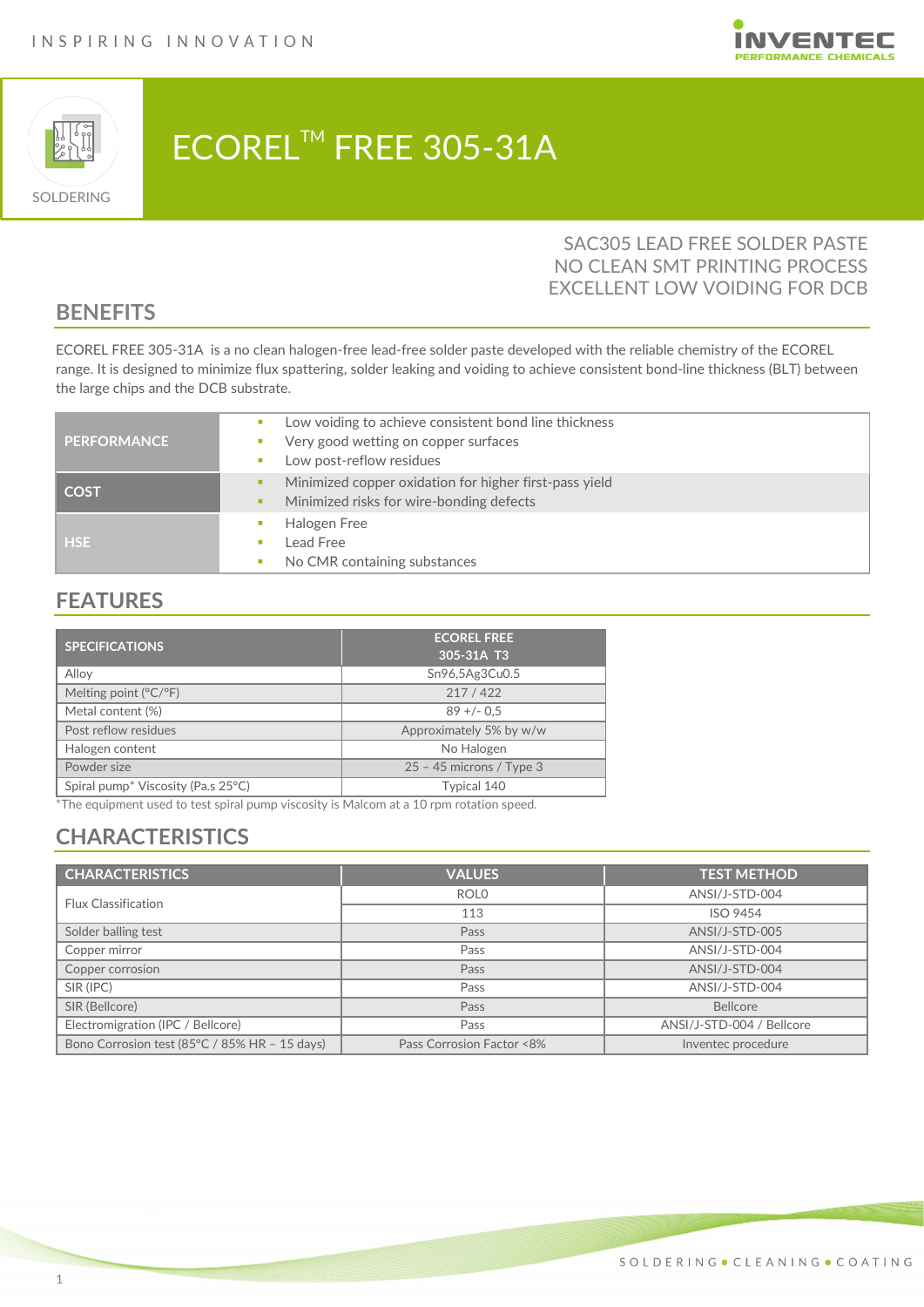### **PROCESS RECOMMENDATION**

The best process will depend on factors such as operating conditions, equipment, board or component design. Our team is ready to advise you.

#### **SOLDER PASTE PREPARATION**

- Put the paste at room temperature for at least 4 hours prior to use.
- Before printing, it is essential to properly mix the solder paste, either manually with a spatula or by doing several preliminary prints on the stencil.
- Automatic solder paste mixing is neither required nor advised.

#### **PRINTING GUIDELINE**

Apply the solder paste to the stencil to form a roll of 1 to 2 cm in diameter all along the squeegee or around 100g per 10 cm of squeegee length. This way, the solder paste will roll easily under the squeegees to offer excellent printing quality.

| <b>PARAMETER</b>                            | <b>REMARK</b>                                                                                                                      |
|---------------------------------------------|------------------------------------------------------------------------------------------------------------------------------------|
| Printing speed                              | Minimum 20 to maximum 150 mm/s (1 to 6 inch/s)<br>Maximum depends on printer capabilities                                          |
| Minimum pitch                               | 0.4 mm for Type 3 powder                                                                                                           |
| Pressure                                    | Guideline value for a 250 mm squeegee is 7 Kg at 100 mm/s<br>Actual value depends on equipment, printing speed and squeegee length |
| Stencil life in continuous printing process | $>12$ hours                                                                                                                        |
| Abandon time between prints                 | >4 hours                                                                                                                           |
| Steady tackiness                            | >16 hours                                                                                                                          |

#### **REFLOW GUIDELINE**

Soldering DCB modules requires specific conditions to minimize voids level while achieving consistent BLT. This step usually requires specific thermal profiles with vacuum, adjusted in accordance with the type of ovens, modules and components involved: batch conduction oven with vacuum is the preferred option.

Alternative options are vapor phase oven with vacuum (lower peak temperature and shorter time above liquidus) or convection oven with vacuum.

### **CLEANING POST SOLDERING**

ECOREL FREE 305-31A is a no-clean solder paste, so cleaning is not required to meet IPC standards. The chemistry is specially designed so that any remaining flux residue is chemically inert and will not impact your assembled board or packaging under normal conditions. However, when cleaning is desired or required (e.g. high reliability assembly or to improved conformal coating adhesion), the flux residue can be easily removed with INVENTEC's own formulated flux cleaners.

> *Inventec has more than 40 years experience in high-tech cleaning for aqueous and solvent based systems. Our solder materials are aligned with our cleaning solutions, providing you a guaranteed cleaning result with our materials.*

| <b>PROCESS TYPE</b>                 | <b>PCBA DEFLUXING SOLUTIONS</b>                     |
|-------------------------------------|-----------------------------------------------------|
| Manual                              | Topklean™ EL10F / Topklean™ EL60 / Quicksolv™ DEF90 |
| Aqueous system (Immersion or spray) | Promoclean™ DISPER 707 / DISPER 607 / TP 1113       |
| Co-solvent system                   | Topklean™ EL 20P or EL 20A + HFE bases solvents     |
| Mono-solvent (Azeotropic)           | Promosolv <sup>TM</sup> 70FS                        |

Other products available, depending on specific customer requirements. Check also our maintenance cleaning solutions.

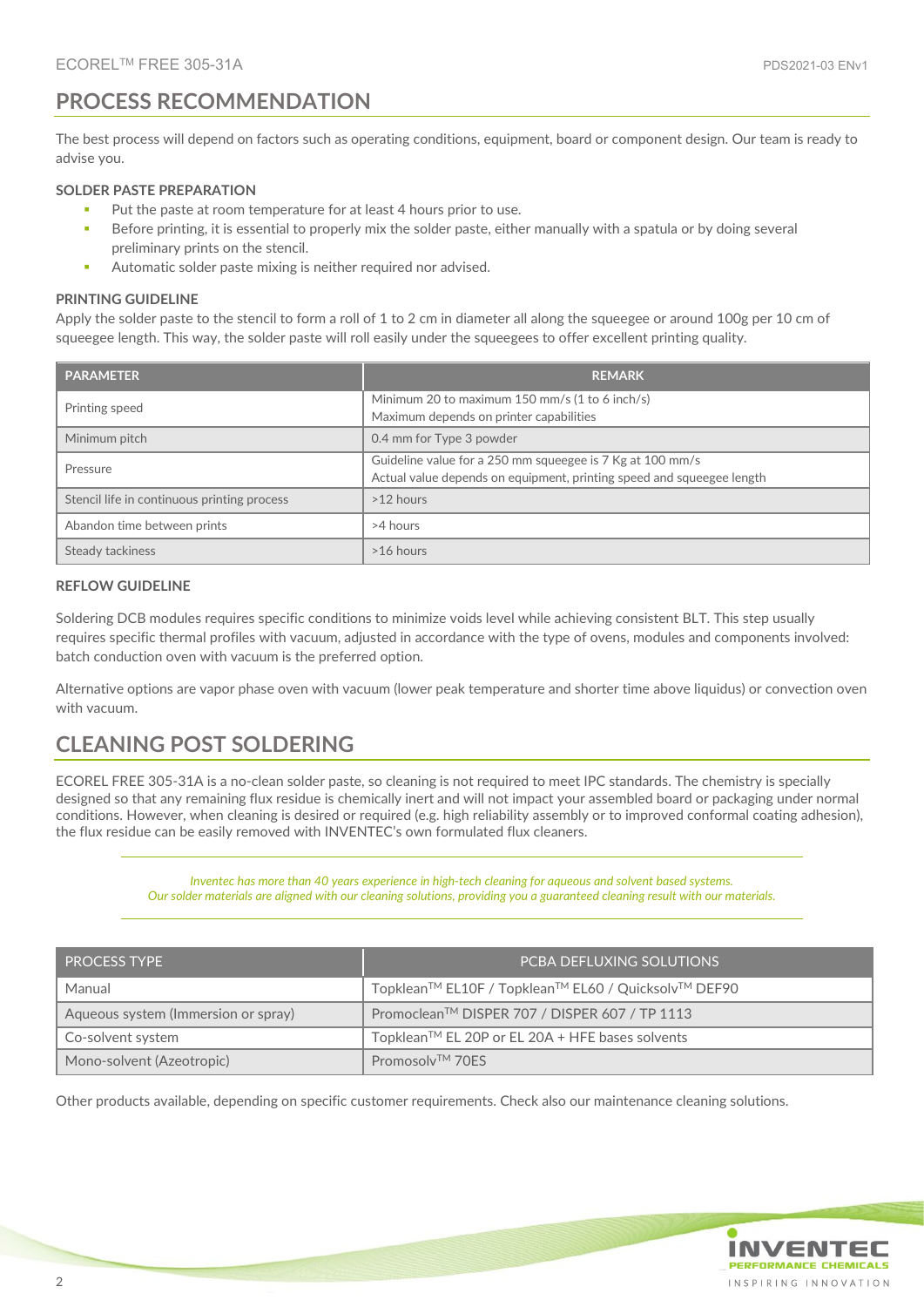# **PACKAGING, STORAGE & SHELF LIFE**

- To ensure the best product performance, the recommended storage temperature range is from 0°C to 10°C.
- **For an optimal preservation, store cartridges in a vertical position, tip downwards.**
- **Shelf-life is 12 months for jar packaging & 9 months for cartridges**

#### AVAILABLE PACKAGING



### **HEALTH, SAFETY & ENVIRONMENT**

No issues when used as recommended.

In accordance with the Annex II of Directive 2011/65/UE (RoHS), including its amendments, we certify that this product does not contains quantities above 0.1% of Hg, Pb, Cr VI, PBB, PBDE, DEHP, BBP, DBP, DIBP and above 0.01% of Cd. . INVENTEC PERFORMANCE CHEMICALS also fulfils its direct obligations under the REACH and Conflict Mineral regulations.

Please refer always to the Safety Data Sheet (SDS or MSDS) prior to use. Our SDS can be downloaded a[t www.quickfds.com.](https://www.inventec.dehon.com/en/p/material-safety-data-sheet/16.html) We will request to provide your email address, so we can automatically send you a new version of the SDS when a future update would occur.